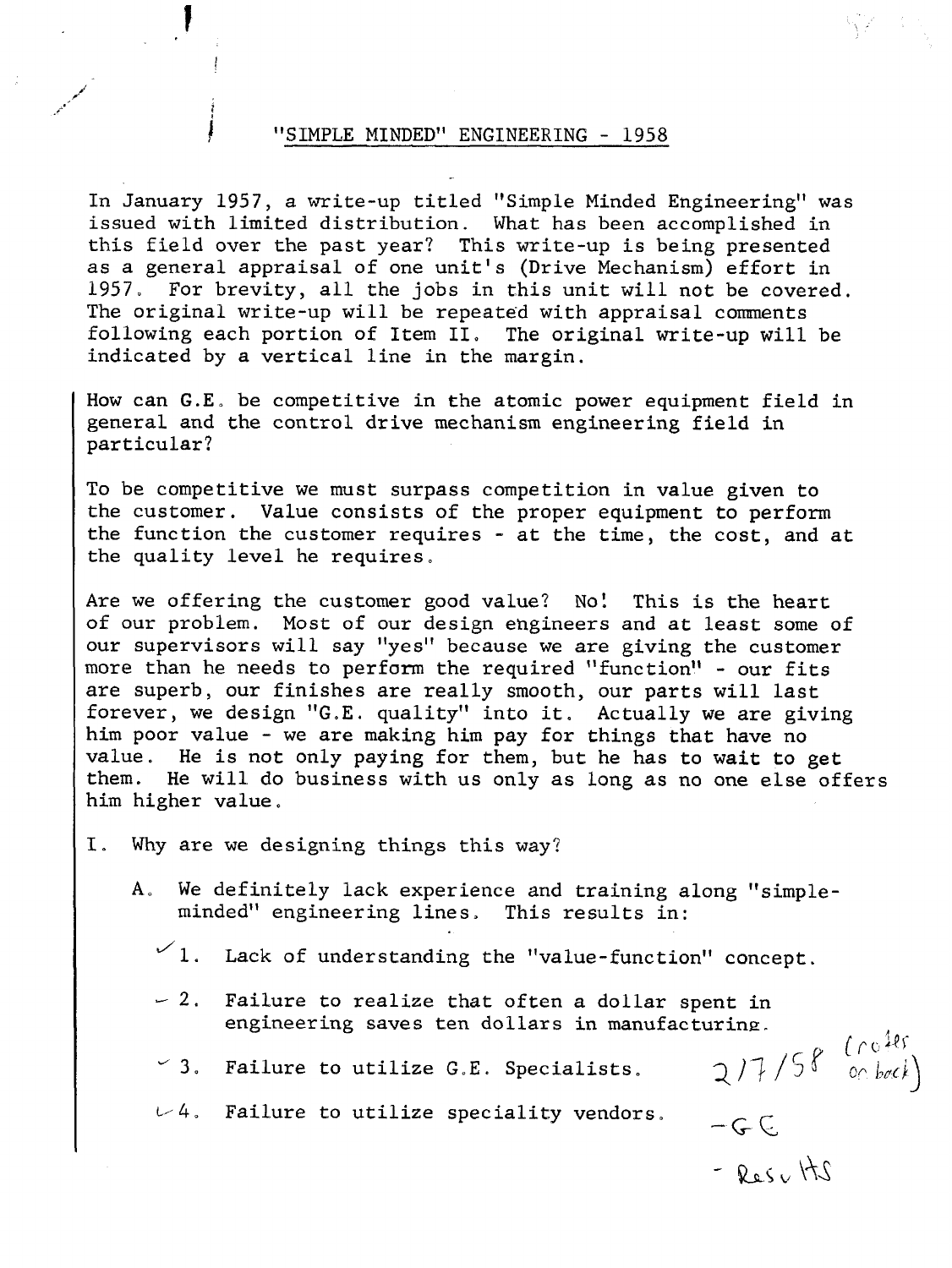- $16.$ Failure of individuals to properly organize their efforts.
	- $7<sub>1</sub>$ Engineering tendency to develop forever but never produce.
- $\vee$  8. Lack of training in creative engineering.

**c.** ' Misunderstanding of emphasis on cost and schedules.  $\sim$  9.  $77HER5$  SOb

Overconcern about and trying to do manufacturing's, purchasing's, etc, job.  $\sim 10.$ 

11. "Too much red tape" attitude.

12. Use of negative approach, road blocks.<br> $\frac{d}{dx} \int d^2y$ 

- Failure to realize that even the low quantity or proto- $-13$ . type items are costing up to double what they are worth.
- **B**. Cost figures (estimates and actual) are not being given to individuals .
- $\mathbf{C}$  . No general investigation program.
- $\mathbf{D}$ . Insufficient engineering assistant, technical specialist, and drafting personnel.
- No standard drafting practices,  $E_{\perp}$
- $F<sub>1</sub>$ No model shop.

11. What does all of this mean and what can be done about it?

**A.** Engineering personnel has been accumulated from a large number of locations. The majority have come from G.E.L., A&O or similar locations that have not developed many "simple-minded" engineers . What is a "simple-minded'' engineer? He's a person who will make one simple part replace two parts, or if the occasion warrants, will make two simple parts replace one complicated part. He will open up tolerances as **much** as possible. He will eliminate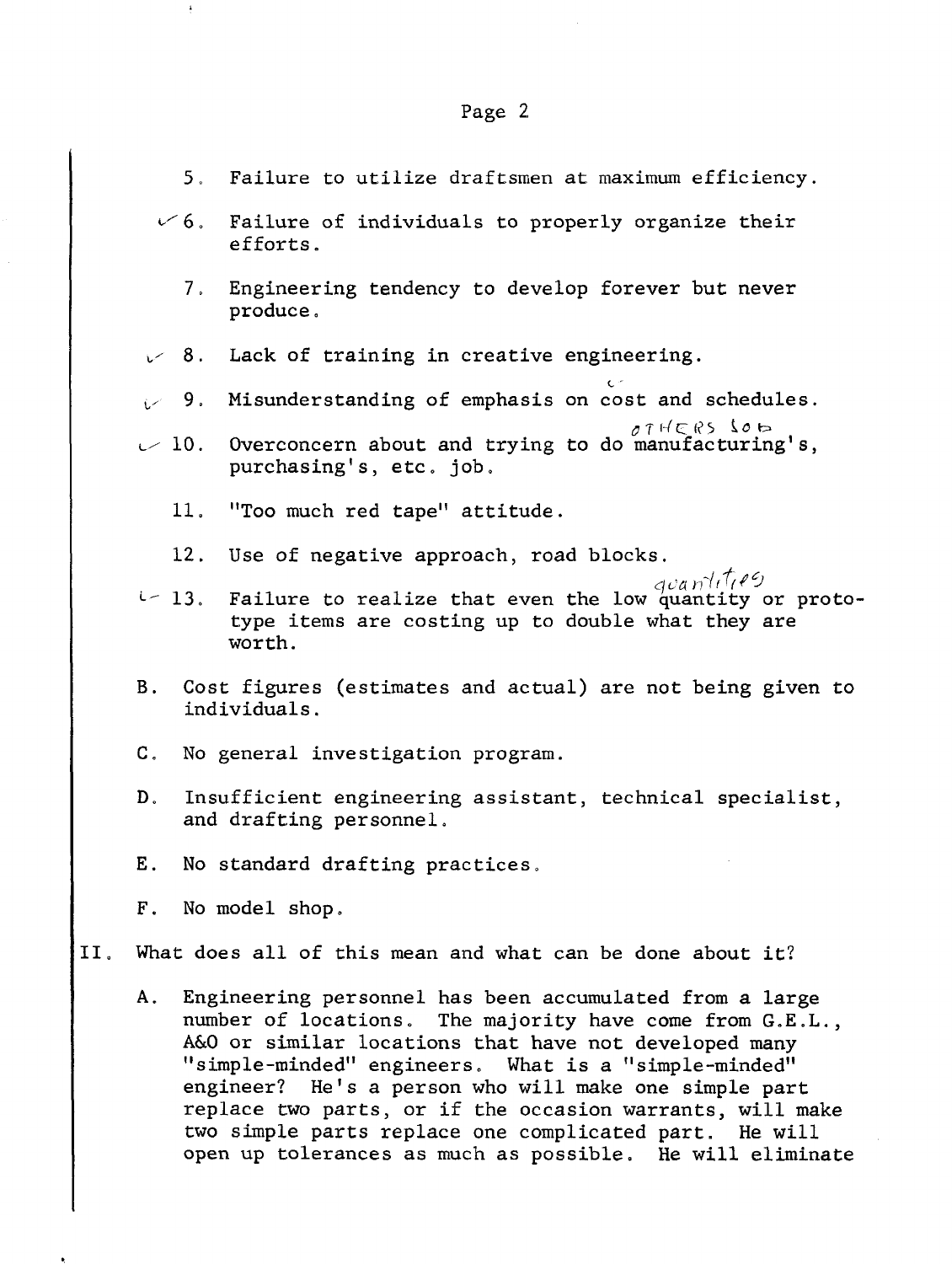parts that have no required function. The life of his design will be only sufficient not excessive. He will use stampings, castings, forgings, and machined parts where each is most economical. He will replace polished surfaces with rough surfaces. He will use standard parts rather than special parts. He will consider appearance of the finished product. He will cut the cost of any present APED designed product by 30 to 50% whether the quantity is one or one hundred.

A year ago it was very difficult to find a casting in any design while welding was used "everywhere". At the present time, the percentage of "hog-outs" and weldments have been reduced appreciably while the percentage of castings have been increased. The number of parts have been reduced appreciably. For example, quantity of parts on GETR drives compared to parts on the ETR drives have been reduced by approximately 30%. Finishes have been "roughened" by one to two steps. Drives have been "cleaned-up" and uniformly painted for improved appearance. Tolerances have been opened up by 50 to 100%. Approximately 100% standard hardware is now being used. The number of tapped holes has been cut by 75%.

How about this 30 to 50% reduction in costs? Let's take four examples:

1. Open pool reactor -

| "Spanish Design"   | \$2,700 | Shop cost/drive |
|--------------------|---------|-----------------|
| "Venezuela Design" | \$1,700 |                 |
| Reduction          | \$1,000 | per drive       |
|                    | 37      |                 |

To accomplish this savings, it was necessary to spend  $$9,000$  in engineering. net savings it is necessary to write off the engineering over the first two lots of drives (12) which are now being made. This write off is faster when all the ''adders" are considered. Additional drives are contemplated.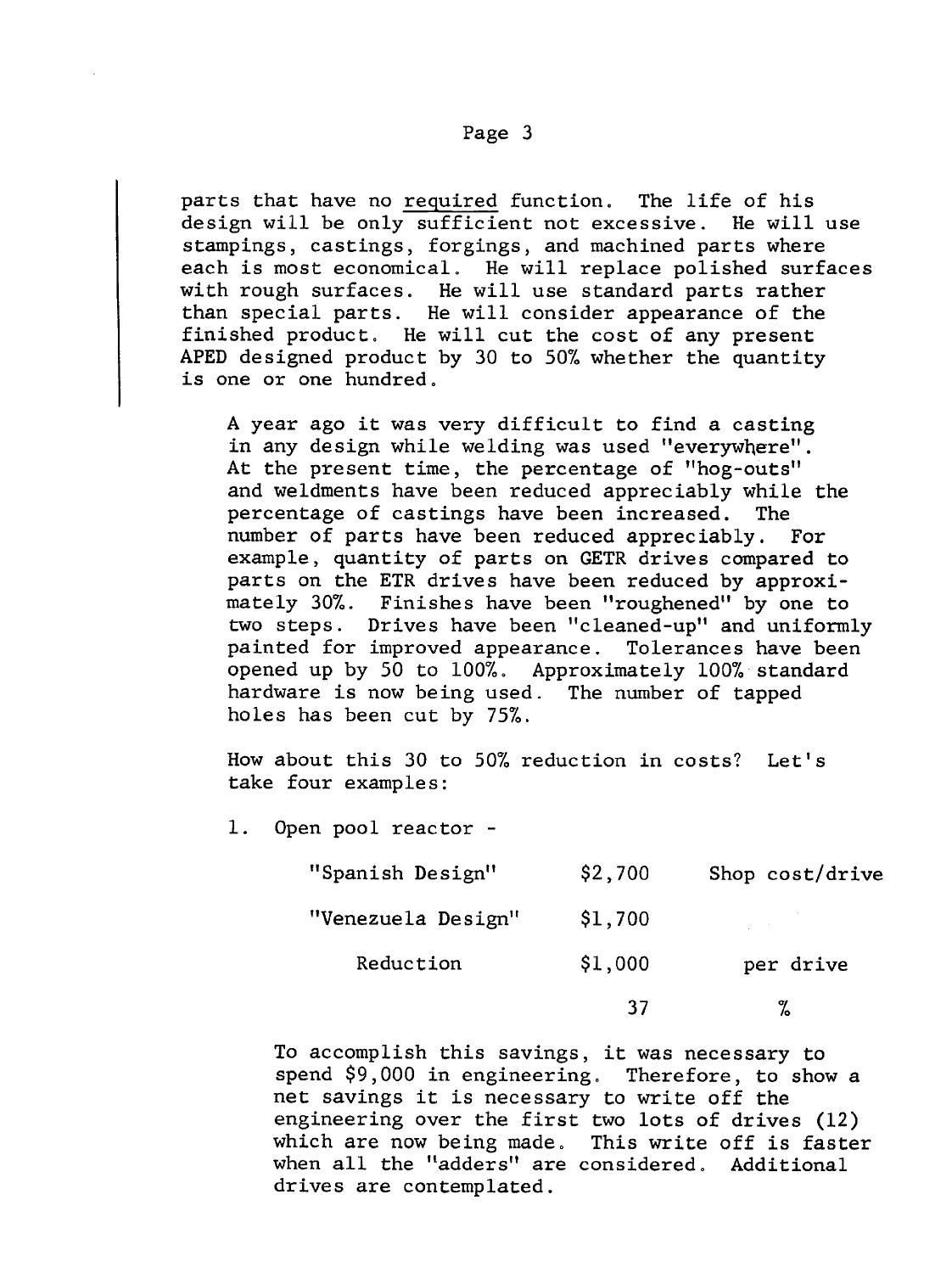Ebasco - (12.5 **MW** Power Plant - Standard)

**A** recent cost estimate shows a shop cost of \$8,500 each. As a result of "simple minded" engineering, present estimates indicate this cost should be \$3,800 each. A reduction of 55%. This was accomplished without added engineering expense.

 $3<sub>z</sub>$  $G.E.T.R. -$ 

> At the beginning of this program, Drive Mechanisms was told no engineering money was available - use ETR design as is. The ETR design looked costly so Drive Mechanisms got together with manufacturing and worked out a program which indicated that by spending an extra \$5,036 in engineering the shop cost for the drives could be reduced from \$66,171 to \$52,661 for a reduction of \$13,510 (for 7 drives). This story was presented to Project Management who in turn authorized Engineering to proceed with the redesign. When all adders are considered and the engineering cost subtracted, a net savings of \$11,350 or 10% results. It now appears that this estimated savings is very conservative. Engineering actually spent approximately \$4,200 rather than \$5,000 in redesign.

Dresden -

There have been many estimates made for these drives. The wighest estimate Drive Mechanisms has heard is \$25,000 each shop cost. Estimates now being made from the planning indicate a cost of  $$3\frac{400}{6}$  each a reduction of \$21,600 each or 86%. For the 80 drives to be used on the reactor, this gives a savings of \$1,728,000. The previous "low" estimate would have given a savings of 50%. This savings has been accomplished without increases in engineering allocations.

All of these savings have been accomplished without "cheapening" the product. As a matter of fact, in all cases the products have been improved in such things as simplicity, reliability, ease of maintenance, ease of manufacture, and appearance. The simplifications have also helped to "meet schedule".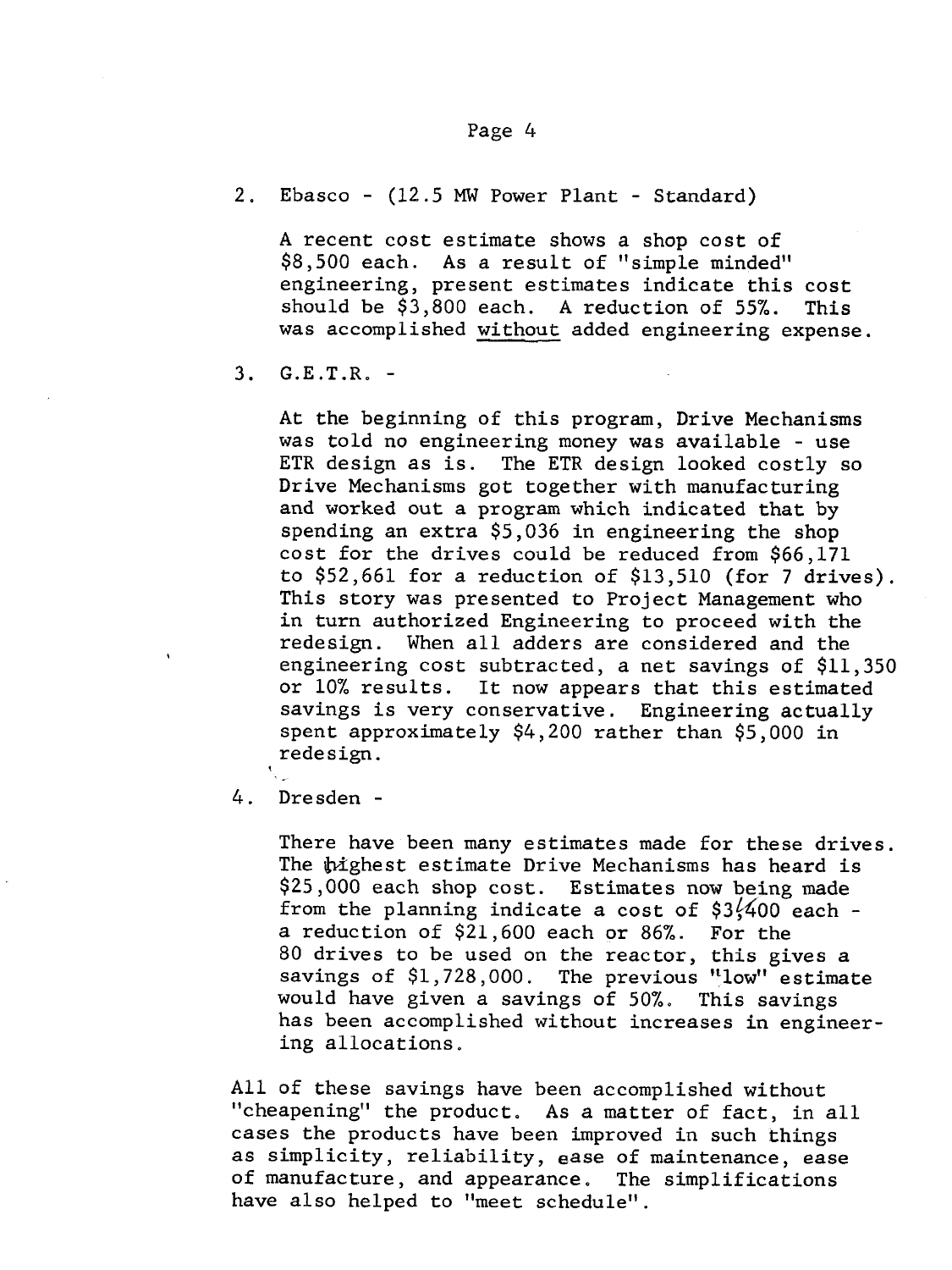A-1. What a dreamer! How is he going to accomplish this?

He will use the "value-function" concept automatically due to training and experience. He constantly asks himself is the function of this gadget worth its cost, does the customer require the function it performs, can it be made in the time required, what else will do the job for less, am I trying to put too much "quality" into it, and can it be eliminated completely? If these or similar questions are not constantly asked and re-asked, any engineer will make a design that is excessively high in cost and time to manufacture .

The results given above cover this item.

A-2. He will constantly measure time and money expended in engineering to make sure that it is more **than** offset by &ime and money saved in manufacture when he is considering redesigning for "simplicity". Quantity to be produced is carefully considered here.

This has been done in each case.

 $A-3$ . He will utilize G.E. specialists whenever possible rather than trying to be an expert in all fields. He relies heavily on manufacturing, engineering, purchasing, materials specialists, casting specialists and many others. This does not mean becoming a "yes man".

> All programs now being done in Drive Mechanisms are reviewed with manufacturing people and other engineers during layout and prior to release of details.

He will use speciality vendors to design and supply springs,  $A-4$ . solenoids, switches, bearings, castings, stampings, and other speciality items.

> This is being done - particularly in the fields of gearing and casting. It can stand more emphasis in other fields.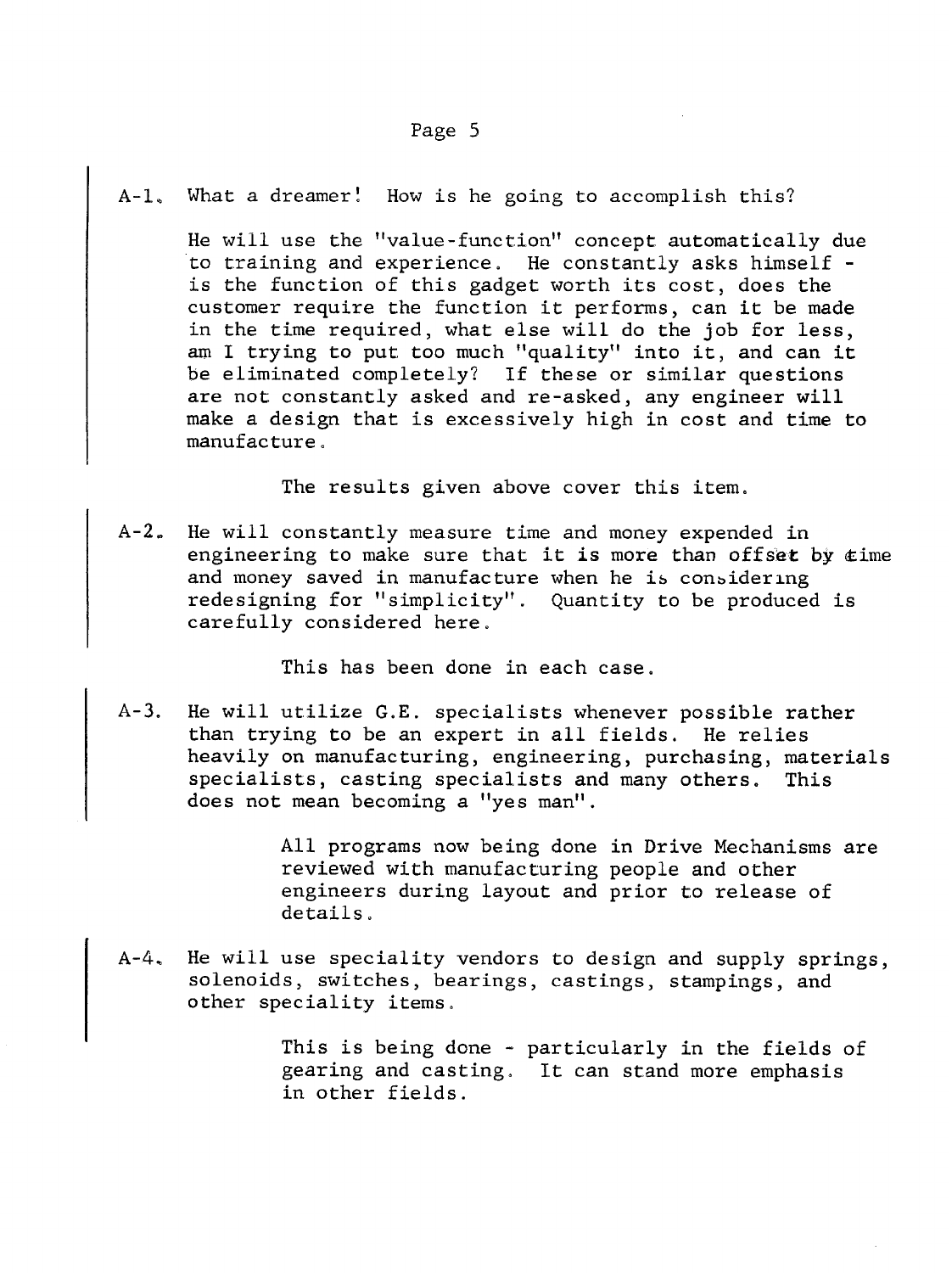Page 6<br>He will have draftsmen do as much of the design job as<br>possible. He will <u>not</u> have a designer doing detail work<br>while design work is not being done. He will help train  $A-5$ . He will have draftsmen do as much of the design job as possible. He will not have a designer doing detail work draftsmen in the "art of simplicity".

> This has been done some but much more remains to be done.

- $A 6$ . He will organize his own time to make sure that all details are accomplished. He will allocate his time between:
	- Design, test, and "debug".  $a<sub>x</sub>$
	- b. Production engineering
		- (1) cost reduction<br>(2) quality improve
		- (2) quality improvement<br>(3) factory aid (He wil
		- factory aid (He will realize that this cannot be done while sitting at a desk. He will "get his hands dirty") .
	- Customer relations.
	- Requisition work d.
		- (1) scheduling
		- (2) costing
		- **(3)** engineering instruction, etc.
	- Coordination and communication with management.
	- f. Training
	- Cost control
	- Clerical
	- i. Supervising

(In the case of supervisors or managers they will allocate the effort for the whole group as well as having each individual allocate his own time).

> The biggest improvement noted in this area has been in production engineering, The next biggest has been in scheduling and costing, Time spent in . training in Value Analysis has been very profitable.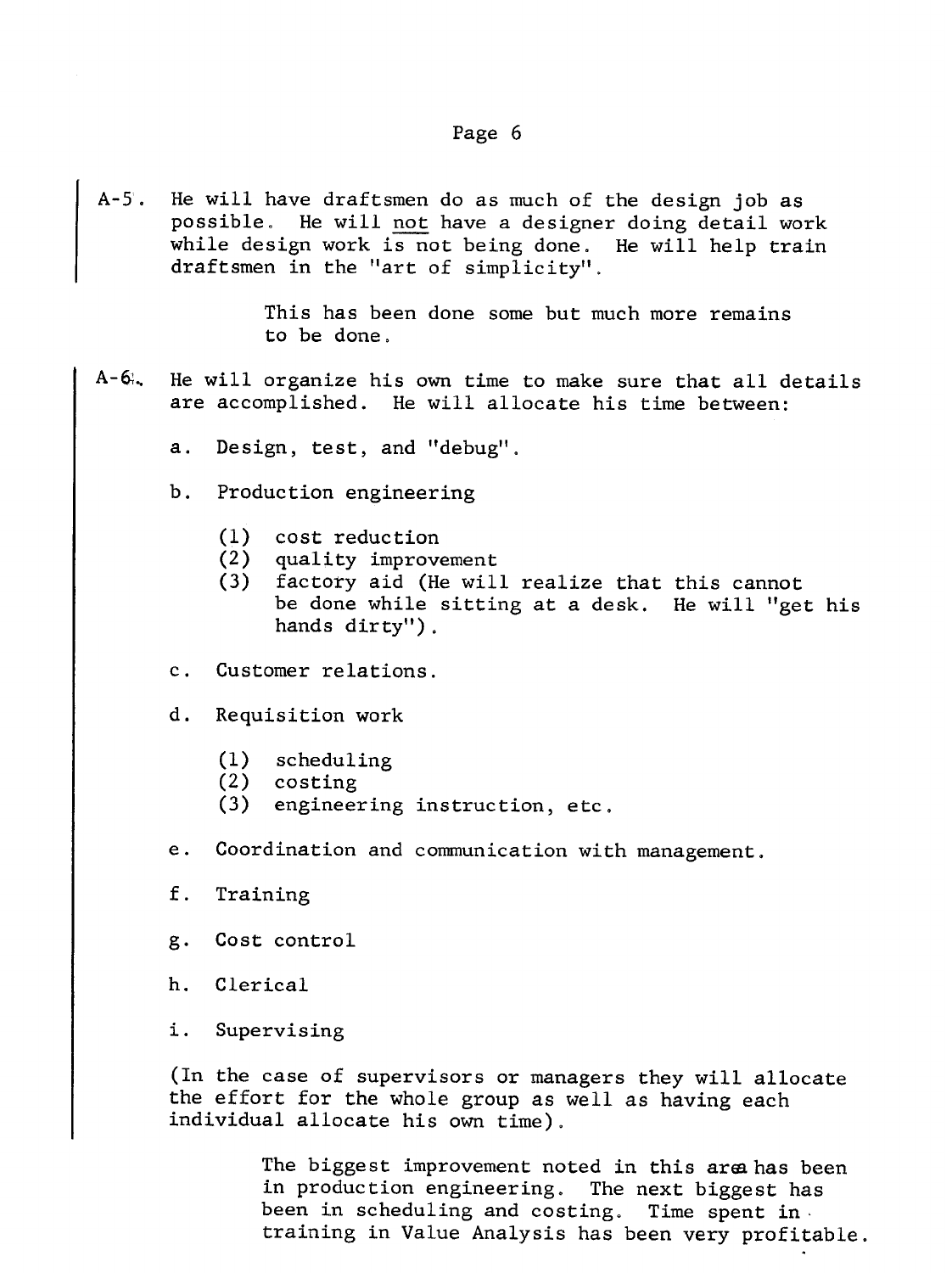A-7. He will realize that although he would like to "develop" something forever, it is not economically feasible. The money for development comes from selling the results of development.

> This has been no problem - no one has had time to develop things at all much less "forever". At the present time, it would be very desirable (if not absolutely necessary) to inaugurate some Advance Engineering Programs to develop some "feasibility proven" designs for incorporation in future product designs. Would it be appropriate to obtain a percentage of the above savings to **''plow** back" into advance engineering?

A-8. He will use the "Creative Engineering Approach" to design problems. He will take time in the beginning to really understand the problem before trying to solve it. He will think of eight or more possible solutions before he starts work on any. He will get ideas from others. He will constantly "back-off" and look at the overall problem rather than constantly concentrating on details. He will design by comparison, e.g., if he needs a snap action, he will consider using a mouse trap principle rather than coming up with a complicated self-designed principle that requires much "debugging".

> Individuals have been getting ideas from others by layout reviews, etc., as mentioned elsewhere. Although there has been considerable "design by comparison", more is warranted,

A-9. He will use costs and schedules as a tool to help him accomplish his job rather than considering it a curse to be ignored while he enjoys himself until the last minute at which time he rushes through a lot of drawings without proper layouts, thought, calculations, and checking in an effort to get a "gold star" for meeting a schedule the purpose of which he has never understood or appreciated. He will use schedules to aid in organizing his work as discussed in **I1 A-6** above.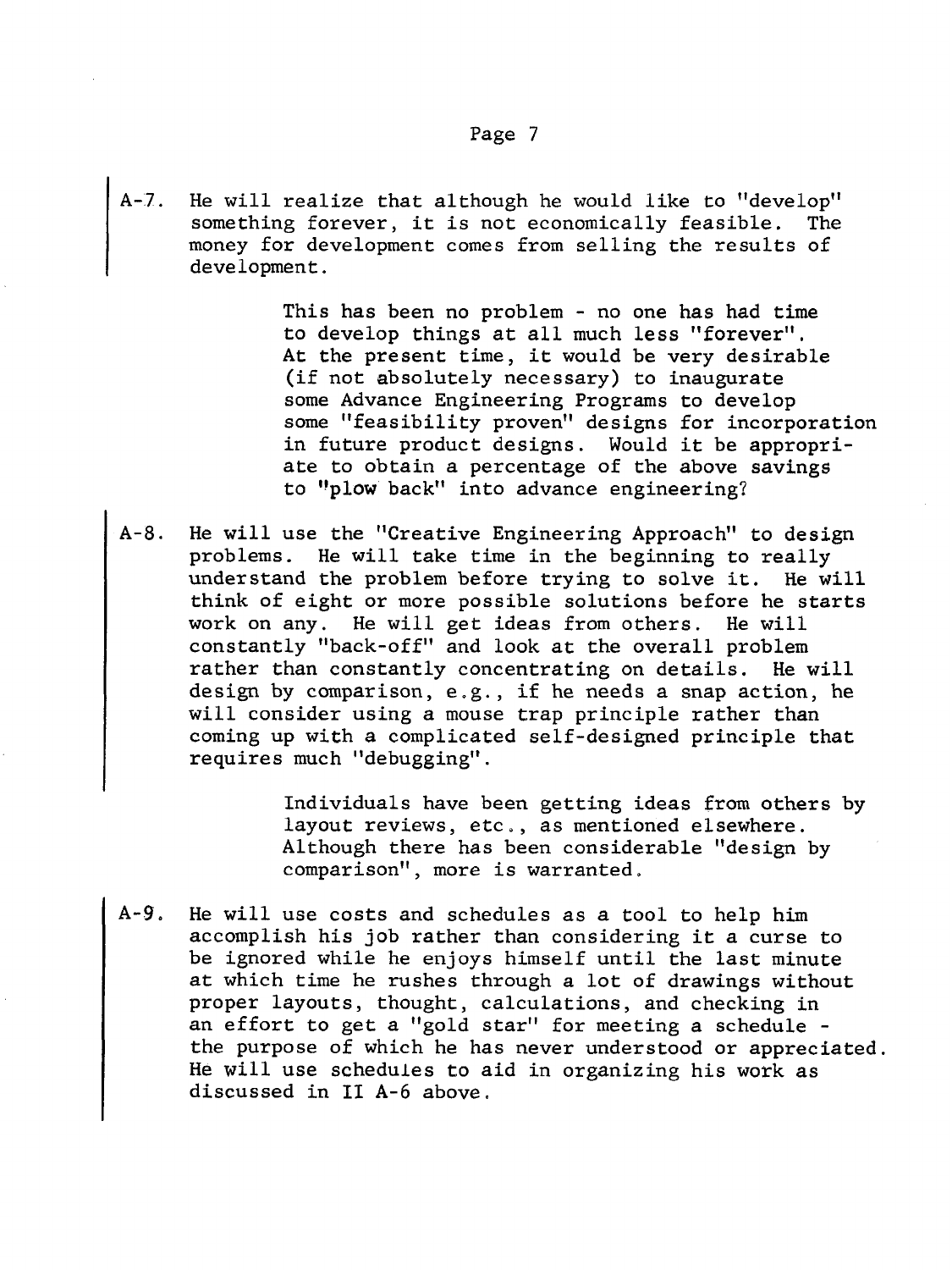The making and adherance to schedules has improved. Schedules could be made in more details to give a better allocation of time to various portions of an individual's job, and to aid in the preparation of estimates,

A-LO He will not waste time worrying about purchasing, manufacturing, and other function jobs, He definitely will not do their job for them. (He will undoubtedly "louse it up" worse than they do regardless of what he thinks about their ability. He also would not accomplish his own job). He will, however, be ready to lend aid or "do battle" when the occasion arises.

> This area shows improvement, This has been brought about by working more closely with personnel from the other functions.

A $11$  He will consider "red tape" details in the same way he considers schedules. If he is truly convinced it is just red tape, he will suggest changes.

> In general, the criticism of "red tape'' has been constructive. An effort has been made to use procedures as they exist, but to criticize them when it appears appropriate .

**A4L2** He will take a positive approach to his problems rather than arbitrarily using "roadblocks", such as: the quantity isn't large enough, it won't work, we can't pay for the tools, we tried that before, we haven't had a failure so don't change it, it's not G.E, quality, there's no other source of supply, cost is not important - just get if out the back door, we can't help it - it's policy, we don't have enough time or money. Another roadblock that warrants special attention is  $-$  "it will never get by safeguards". This is probably the most used roadblock in APED. It must not be used in fear or as a cover-up for laziness or ignorance. Just as other departments have as their favorites - Underwriters or Amy Ordnance, APED has Safeguards,

> Roadblocks have been minimized, "Safeguards" has been used as an excuse very seldom.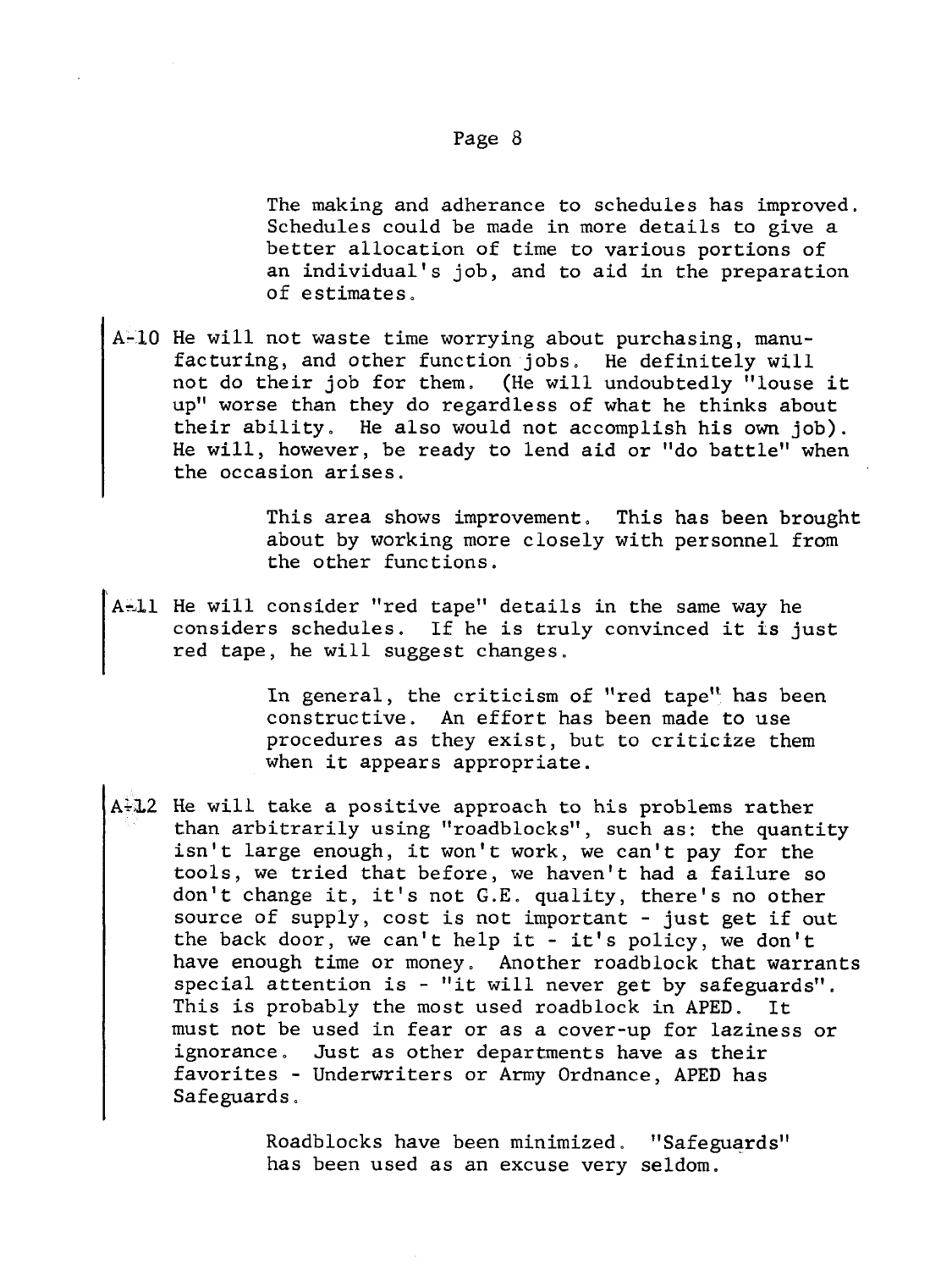He will realize that if he can save 30 to 50% of cost  $A-13$ . (with due regard for all costs including his own) that it is worthwhile. A quarter million dollars saved on several low quantity items is worth as much as a quarter million dollars saved on a high quantity item.

Comments regarding this were made above.

In order to make an engineer value and cost conscious,  $\mathbf{B}$ . costs must be "brought home" to him. If a part or assembly fails in test, he is very aware of the situation. If a part or assembly costs too much, he may or may not even  $\alpha$  hear about it until too late. He should receive breakdowns, of estimated costs and actual costs.

> This has been difficult to accomplish. New procedures Finance is now planning will aid in this area.

 $\boldsymbol{\gamma}$  $\mathbf{C}$ 

 $\sqrt{2}$   $\gamma$  $\sum_{i=1}^{n}$ 

م ن<br>م <sub>ري</sub>ا

 $\mathbb{C}$  . A general investigation program as now being planned should be initiated. Many of the problems (and roadblocks) on such things as materials, tolerances, and finishes are bypassed because no tests have been run to convince the "doubting Thomas's" that a design which is probably "good for a million strokes" is not required for "5,000 strokes".

> This program has not reached an optimum magnitude, but the results obtained to date are very beneficial.

D. By using more engineering assistants, technical specialists, and draftsmen, the engineers could be relieved of approximately 20% of their load, This would also require training the engineers for this type of operation. It also improves efficiency and morale by relieving engineers of work they begrudgingly do, if they do it at all,

> Assistance of this type is being utilized to a large extent. If more was available, it could be used advantageously,

 ${\bf E}$ . A carefully considered drafting practice can go a long way to improve the quality (number of errors) in our drawings. It would also reduce manufacturing cost and delays by permitting more rapid and accurate interpretation of drawings.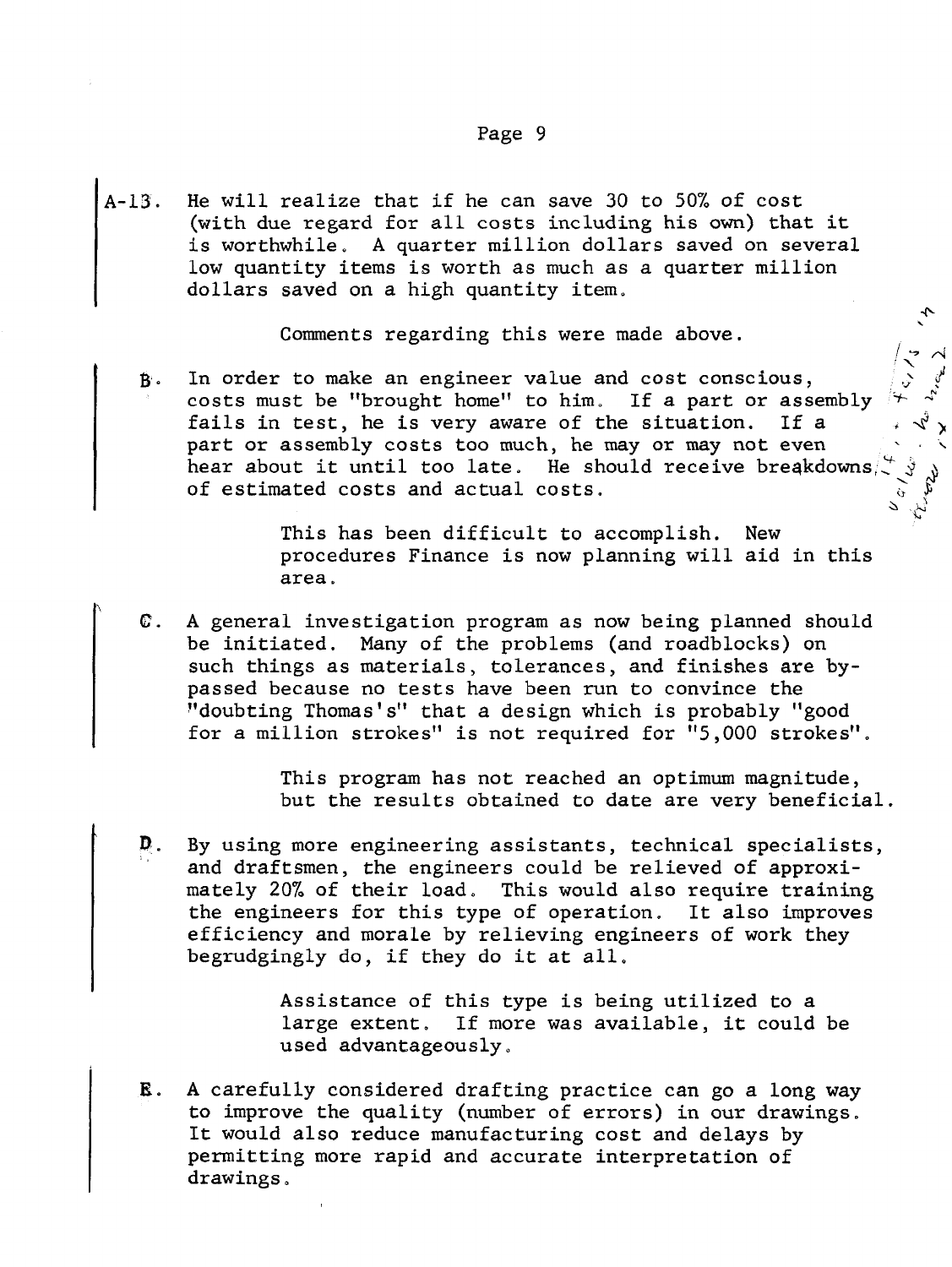Drafting practice has made definite improvements in the past year and is continuing to improve regularly.

3. **A** model shop organized to give engineers an opportunity to have samples made with a minimum of "red tape" and lost time would result in engineers having more sample components made prior to release of drawings for either prototype or production machining. This, of course, would also require adequate test facilities.

> Although a model shop as such has not been organized, it is easier now than it was a year ago to get samples fabricated. There is more component testing done now, but still more should be done.

#### III. How can we get the show on the road?

It is obvious that training is the main requirement at this time. The type of job to be done is shifting from research and development to plain business competition. In general, the work to be done by the same personnel (managerial, supervisory, and individual) that did the research and development. To successfully do this, these people must be trained to do a different type of work. The atomic and nuclear glamour must be removed and replaced with hard and cold hardware. The emphasis on intriguing physics must be separated from the nut and bolt problems. This training should be done both formally and informally. The formal should include discussions on value, function, cost and other subjects covered above as well as discussions on business economics and overall APED organization. The informal would be by daily individual contacts and design review meetings. The first objective of this training program should be to build up a desire in the individuals to have APED become competitive in a business sense. The overall training program should include supervisory and some managerial personnel as well as individuals. It has been proven disastrous to have individuals very enthusiastic about doing something when their supervisors and managers are not familiar with what is going on.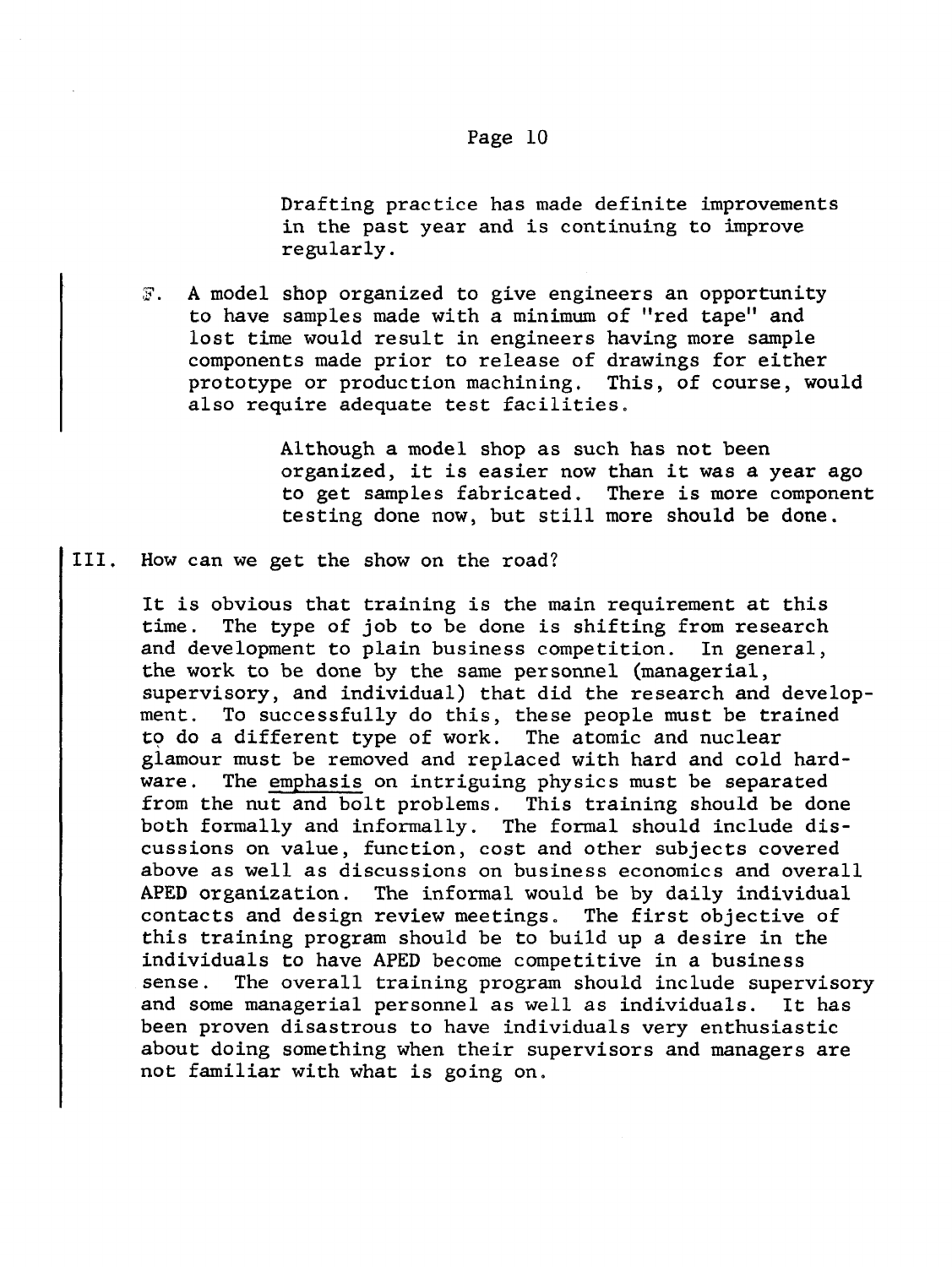Organization charts and description should clearly show the relative authority and responsibility between physics, advance engineering, product engineering, and other such groups. In the selection of new personnel and appointments, the type of job to be done in the future should be considered.

Beware of the attitude that all of these problems will be automatically solved by the "passing of time". "Time will tell" how successful we have been in our efforts to solve our problems, but there is no magical property of time that will solve our problems for us.

This discussion should not be construed as a blessing on all functions except engineering. However, before we start excessive complaints about not being able to get manufacturing cost estimates accurate within  $f$  100%, insufficient information about vendors, etc., let's try to get our own house in order.

> This all sounds like Drive Mechanisms has done a very good job in the past year, but when you consider the remaining potential - it is only the beginning.

> How have other units progressed in the past year? That's up to each unit to determine.

PRAch

**R. R.** Hobson Value Analysis Counselor Control & Instrumentation Eng'g.

February 6, 1958

**P.S.** It should be noted that the progress made by Drive Mechanisms in the past year is largely due to the assistance from other functions, such as: Equipment Manufacturing and 5rom other engineering It should be noted that the progress made by<br>Drive Mechanisms in the past year is largely due<br>to the assistance from other functions, such as:<br>Equipment Manufacturing and from other engineering<br>groups. This, in turn, is to credit, to those in Drive Mechanisms.